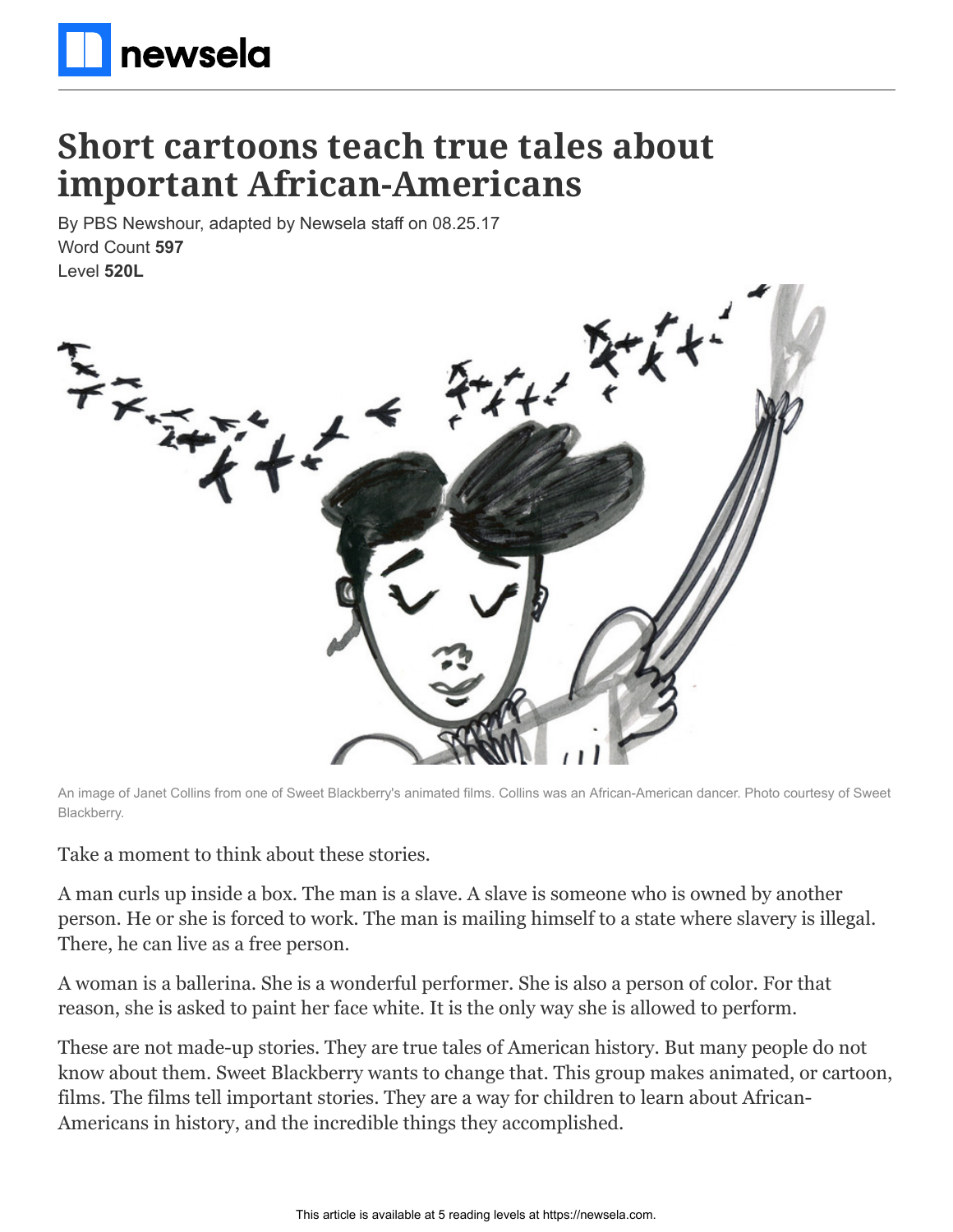Kids learn a lot from movies and TV. They may get an idea for a job they'd like to have when they grow up. Or they might look up to a character on TV. But children of color do not get to see many people who look like them on TV or in movies. Studies show that African-Americans, Hispanics and other non-white groups are not shown as much as white characters.

Karyn Parsons wants to change that. She thinks it is unfair. Parsons is an African-American actress. She started Sweet Blackberry. The group's newest movie is "The Bessie Coleman Story." Bessie Coleman was the first female African-American and Native American pilot. The movie tells her story. It will be out in February 2018.

Parsons answered questions about Sweet Blackberry. She explained why she wants to share these stories with kids.

## **Why do you think these stories are important to share?**

Many young people today feel very small and helpless. I want to inspire them with stories like the Bessie Coleman story. Bessie lived in the 1920s. She was a black woman in the United States. She wanted to be a pilot. But she was told, "No, you can't fly. You're black, you're a woman. We won't even teach you how to fly." But she learned how to fly anyway! She did not give up.



I think this shows kids that you can do anything you want in life. You just have to think beyond what is expected of you.

### **How do you choose which stories to tell?**

I want to tell stories that people haven't heard yet. At first, I thought too many people already knew Bessie Coleman's story. But as time went on I found out that many people still did not know about her.

### **What do you like best about telling these stories?**

It is very rewarding to share these movies with kids. Watching kids watch the film is the best. I also love talking to them about it after.

### **What do you hope kids will learn from these stories?**

I hope it shows kids that they are strong. They can do great things. They can do more than they even imagine!

I also want everyone to understand that these are American history stories. They are not just African-American stories. We should not only learn these stories during Black History Month. They are part of the history of this whole country. I hope really young kids will grow up knowing this.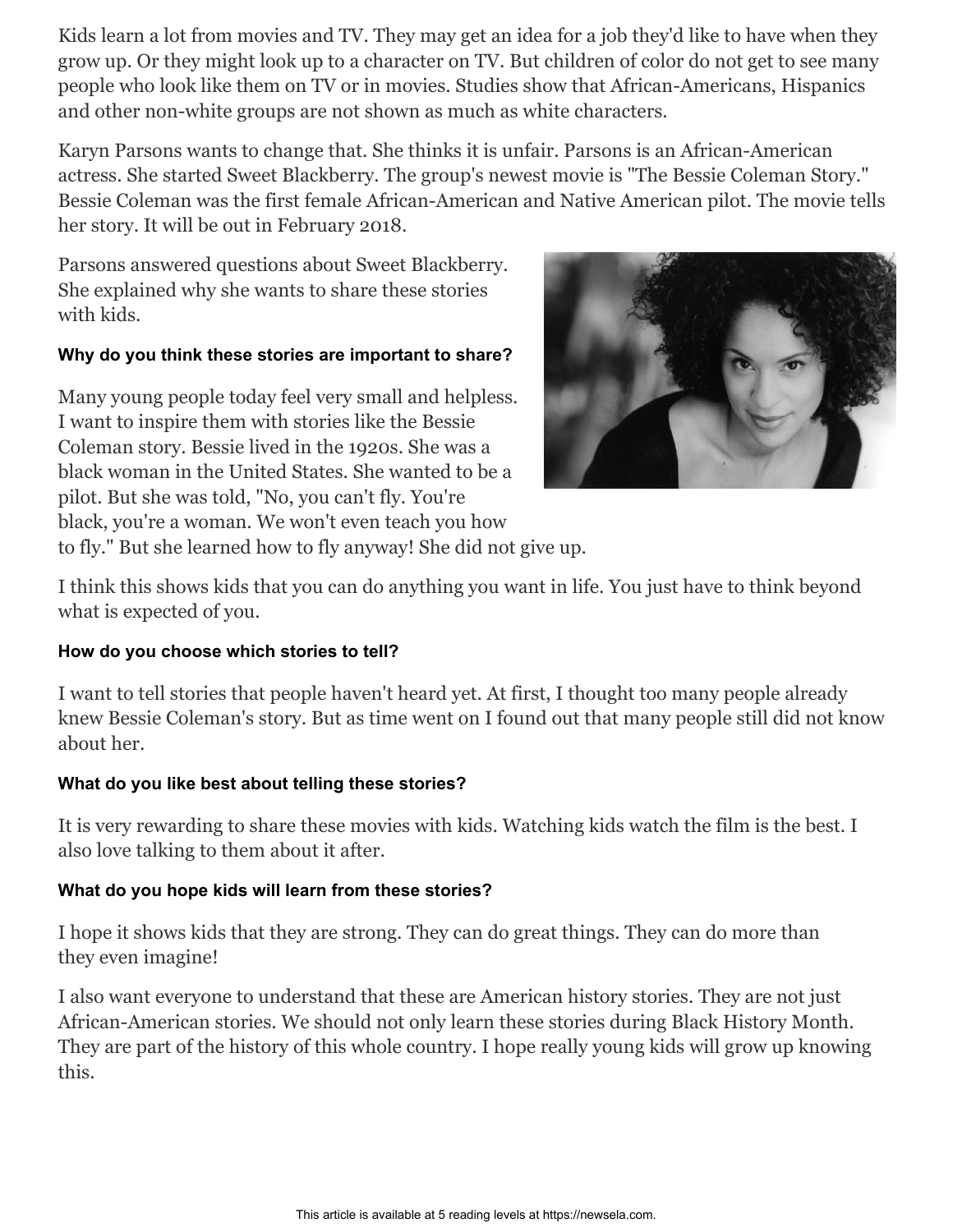